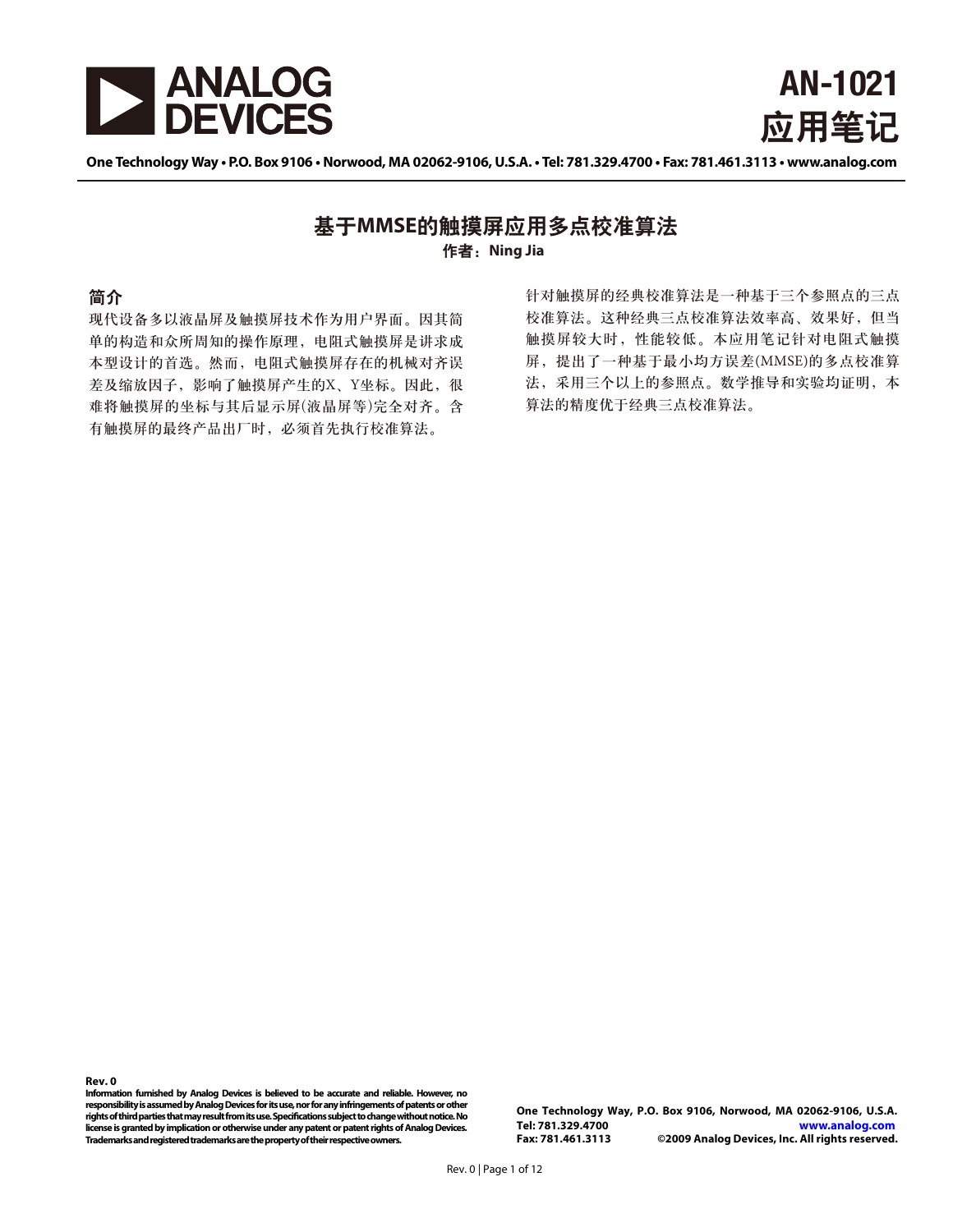### **AN-1021**

# 应用笔记

# 目录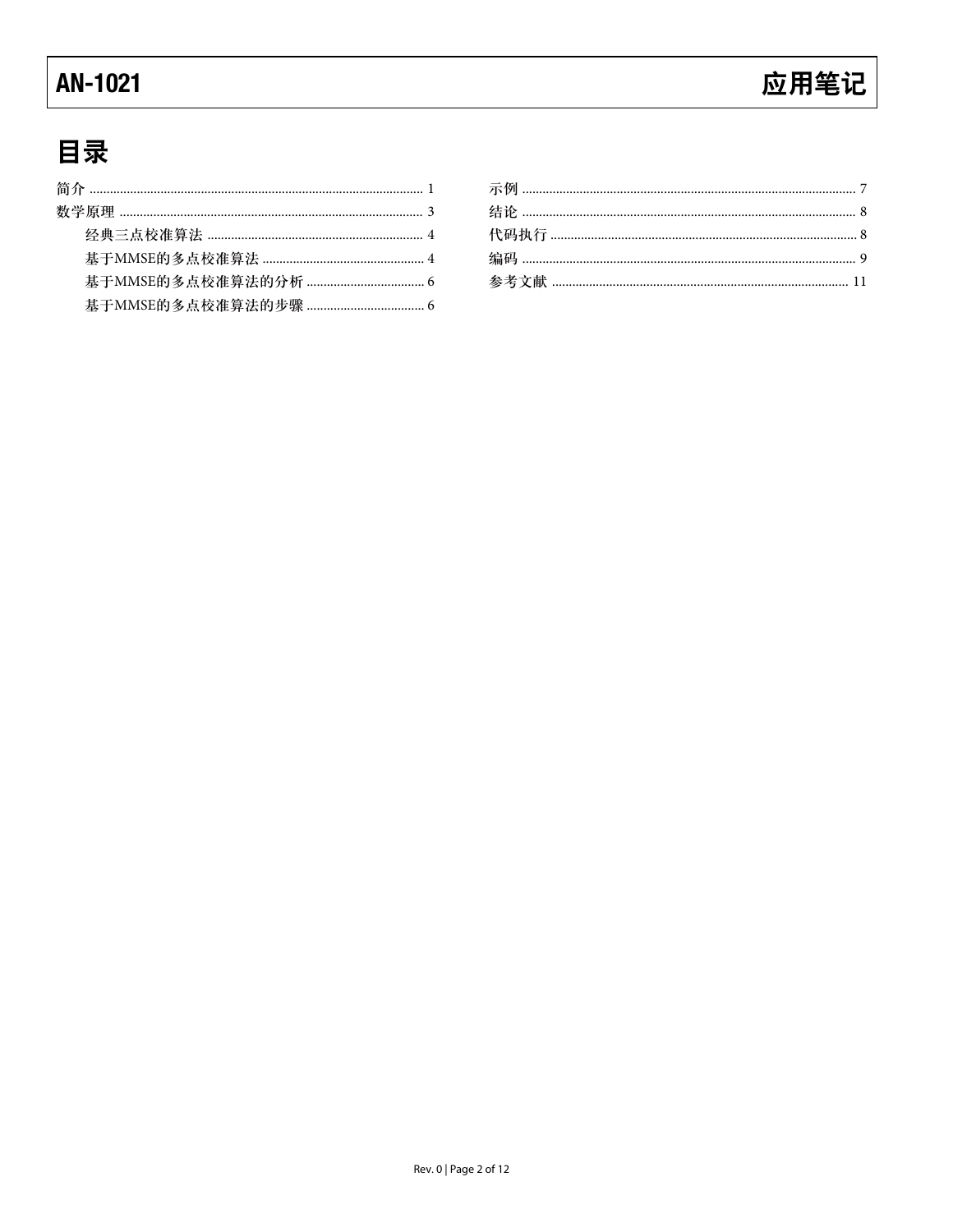#### 数学原理

图1所示红色圆形的理想中心为O(原点), 理想半径为R。 假定该红色圆形代表的是触摸屏下方液晶屏所显示的图 像。蓝色椭圆表示用户沿着液晶屏所示红色圆形进行触摸 时, 触摸屏产生的一组点(图中为夸张的显示)。因此, 受 电阻式触摸屏本身机械对齐误差和缩放因子的影响, 重构 后的图像在各坐标轴上均以不同的因子旋转、平移和缩 放。校准算法面临的挑战是如何将触摸屏产生的坐标转换 成精确代表所示图像的一组坐标。



图 1. 触摸屏误差

设存在一点, 其理想坐标为P(x, y), 且触摸屏产生的坐标 为P'(x', y')。(P点位于红色圆形上, 与其对应的P'点则位于 蓝色椭圆上。)设P'(x', y') 旋转θ角度, 然后在X和Y轴分别 缩放KX和KY, 分别平移T<sub>x</sub>和T<sub>v</sub>, 可以回到其理想坐标P(x, y)。校准算法的目的是计算系数 $\theta$ 、K<sub>v</sub>、K<sub>v</sub>、T<sub>v</sub>和T<sub>v</sub>。然 后可利用这些系数对触摸屏直接产生的坐标进行校准。

为了便于大家理解以上分析, 不妨假设P'(x', y')为触摸屏直接  $\tilde{P}$ 牛的坐标, 其等价极坐标表达式 $P$ (Rcos θ0, Rsin θ0)。另外假 设,与 $P(x', y')$ 对应的理想坐标为 $P(x, y)$ 。鉴于 $P(x', y') = P(x, y)$ 的 关系,可得:

 $P(x, y) = P(K_X R \cos(\theta_0 + \theta) + T_X, K_Y R \sin(\theta_0 + \theta) + T_Y)$ 

据三角函数,

 $\cos(\theta_0 + \theta) = \cos\theta_0 \cos\theta - \sin\theta_0 \sin\theta$ 

及 $\overline{\mathcal{R}}$ 

 $sin(\theta_0 + \theta) = sin\theta_0 cos\theta + cos\theta_0 sin\theta$ 

可得以下方程式:

$$
\begin{cases} x' = R\cos\theta_0 \\ y' = R\sin\theta_0 \end{cases}
$$

$$
\begin{cases} x = K_x R \cos(\theta_0 + \theta) + T_x = K_x R(\cos\theta_0 \cos\theta - \sin\theta_0 \sin\theta) + T_x \\ y = K_y R \sin(\theta_0 + \theta) + T_y = K_y R(\sin\theta_0 \cos\theta - \cos\theta_0 \sin\theta) + T_y \end{cases}
$$

则有

$$
\begin{cases} x = \cos\theta K_x x' - \sin\theta K_x y' + T_x \\ y = \cos\theta K_y y' - \sin\theta K_y x' + T_y \end{cases}
$$

其中:

θ、 $K_x$ ,  $K_y$ ,  $T_x$ 和 $T_y$ 均为常数。

设:

$$
\cos\theta K_x = KX_t
$$
  
\n
$$
-\sin\theta K_x = KX_2
$$
  
\n
$$
T_x = KX_3
$$
  
\n
$$
\sin\theta K_y = KY_1
$$
  
\n
$$
\cos\theta K_y = KY_2
$$
  
\n
$$
T_y = KY_3
$$

则前述方程式可改写为:

$$
\begin{cases} x = K X_1 x' + K X_2 y' + K X_3 \\ y = K Y_1 y' + K Y_2 y' + K Y_3 \end{cases}
$$

可利用以上方程式来校准P'(x', y'), 从而得到P(x, y)。对于X轴 和Y轴而言, 各方程式中均含有三个未知系数。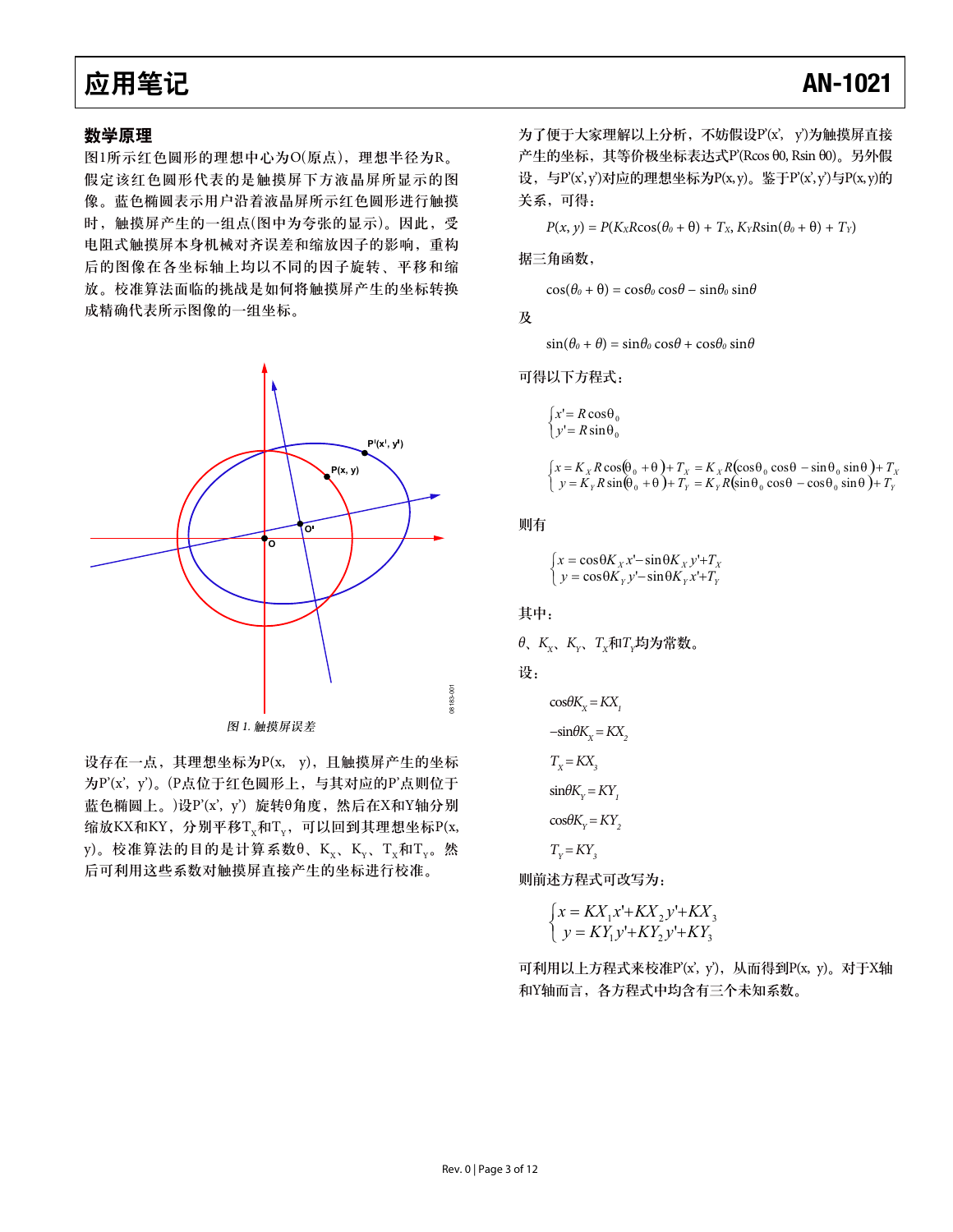### 经典三点校准算法

通过上述分析, 我们得到了X轴或Y轴的校准方程式。对于 X 轴或 Y 轴, 各方程式均含有三个未知系数。因此, 如果 可获得三个不相关参照点的信息, 则可构建出线性方程 组, 通过解方程来获得未知系数的解。

设三个参照点的理想坐标为(x<sub>0</sub>, y<sub>0</sub>)、(x<sub>1</sub>, y<sub>1</sub>) 和 (x<sub>2</sub>, y<sub>2</sub>),其对 应的采样坐标为(x' $_{\rm o}$ , y' $_{\rm o}$ )、(x' $_{\rm i}$ , y' $_{\rm l}$ ) 和 (x' $_{\rm 2}$ , y' $_{\rm 2}$ ),则X轴和Y轴 的方程式分别为

$$
\begin{cases} x_0 = K X_1 x_0 + K X_2 y_0 + K X_3 \\ x_1 = K X_1 x_1 + K X_2 y_1 + K X_3 \\ x_2 = K X_1 x_2 + K X_2 y_2 + K X_3 \end{cases}
$$

 $\mathcal{R}$ 

 $y_2 = KY_1x_2 + KY_2y_2 + KY_3$  $\begin{cases} y_0 & \text{if } x_1, y_0 + x_1, y_0 + x_1, y_0 + x_1, y_0 + x_1, y_0 + x_1, y_0 + x_1, y_0 + x_1, y_0 + x_1, y_0 + x_1, y_0 + x_1, y_0 + x_1, y_0 + x_1, y_0 + x_1, y_0 + x_1, y_0 + x_1, y_0 + x_1, y_0 + x_1, y_0 + x_1, y_0 + x_1, y_0 + x_1, y_0 + x_1, y_0 + x_1, y_0 + x_1, y_0 + x_1, y_0 + x_1, y_$  $y_0 = KY_1x_0 + KY_2y_0 + KY_3$ 

基于此,可将以上述方程改写为矩阵模式:

| $x_{0}$       | $y_0$           | $1 \mid \lceil K X_1 \rceil$                     | $\vert x_0 \vert$ |
|---------------|-----------------|--------------------------------------------------|-------------------|
| $\mathcal{X}$ | $\mathcal{V}_1$ | $1 \mid \bullet \mid K X_2 \mid = \mid x_1 \mid$ |                   |
|               |                 | $1 \mid K X_3 \mid x_2 \mid$                     |                   |

 $\mathcal{R}$ 

 $\overline{\phantom{a}}$  $\overline{\phantom{a}}$  $\overline{\phantom{a}}$  $\overline{\phantom{a}}$ ⎤  $\mathsf{I}$  $\mathsf{L}$  $\mathsf{I}$  $\mathsf{L}$ ⎡  $\vert$  =  $\begin{vmatrix} x_2' & y_2' & 1 \end{vmatrix} \begin{vmatrix} KY_3 \end{vmatrix}$  $\overline{a}$ ⎤  $\mathsf{I}$  $\mathsf I$ ⎡  $\vert \bullet$  $\overline{\phantom{a}}$ ⎤  $\mathsf I$  $\mathsf{I}$ ⎡ 2 1  $\overline{0}$  $\overline{2}$  $\begin{vmatrix} y_0 & y_0 & 1 \\ y_1 & y_1 & 1 \end{vmatrix}$   $\begin{vmatrix} KI_1 \\ KY_2 \end{vmatrix}$  $\begin{array}{ccc} \n\cdot & y_0 & 1 \\
\cdot & \nu & 1\n\end{array}$ 1 *y y y KY KY x y x*<sup>'</sup> *y* 

在此基础上,可以通过解方程算出校准系数KX<sub>1</sub>、KX<sub>2</sub>、 KX<sub>3</sub>、KY<sub>1</sub>、KY<sub>2</sub> 和 KY<sub>3</sub>。

通过消元法求得的结果如下:

$$
\frac{d}{dx} \quad k = (x_0 - x_2)(y_1 - y_2) - (x_1 - x_2)(y_0 - y_2) \quad \text{inj}
$$
\n
$$
KX_1 = \frac{(x_0 - x_2)(y_1 - y_2) - (x_1 - x_2)(y_0 - y_2)}{k}
$$
\n
$$
KX_2 = \frac{(x_1 - x_2)(x_1 - x_2) - (x_0 - x_2)(x_1 - x_2)}{k}
$$
\n
$$
KX_3 = \frac{y_0(x_2x_1 - x_1x_2) + (y_1^2x_0x_2 - x_2x_0) + (y_2^2x_1x_0 - x_0x_1)}{k}
$$
\n
$$
KY_1 = \frac{(y_0 - y_2)(x_1 - x_2) - (y_1 - y_2)(y_0 - y_2)}{k}
$$
\n
$$
KY_2 = \frac{(y_1 - y_2)(x_0 - x_2) - (y_0 - y_2)(x_1 - x_2)}{k}
$$
\n
$$
KY_3 = \frac{y_0(x_2y_1 - x_1y_2) + (y_1^2x_0y_2 - x_2y_0) + (y_2^2x_1y_0 - x_0y_1)}{k}
$$

### 基于MMSE的多点校准算法

利用经典三点校准算法得到的系数,可以将三个参照点校 准到理想位置。然而, 对于不在参照点附近的其他点, 校 准性能不甚理想, 当触摸屏相对较大时尤其如此。示例部 分的实验结果同样证实了这个问题。因此,可考虑利用三 个以上的参照点,以获得最佳校准系数。

设有N + 1个参照点(N + 1 > 3),其理想坐标为(x<sub>o</sub>, y<sub>o</sub>)、(x<sub>ı</sub>,  $\rm{y}_1$ )…( $\rm{x}_N$ ,  $\rm{y}_N$ ),且其对应的采样坐标为( $\rm{x'}_o$ ,  $\rm{y'}_0$ )、( $\rm{x'}_1$ ,  $\rm{y'}_1$ )…  $(x'_N, y'_N)$ , 则相应的方程式如下:

$$
\begin{cases}\nx_0 = KX_1x_0 + KX_2y_0 + KX_3 \\
x_1 = KX_1x_1 + KX_2y_1 + KX_3 \\
\vdots \\
x_N = KX_1x_N + KX_2y_N + KX_3\n\end{cases}
$$

及

$$
\begin{cases}\ny_0 = KY_1x_0 + KY_2y_0 + KY_3 \\
y_1 = KY_1x_1 + KY_2y_1 + KY_3 \\
\vdots \\
y_N = KY_1x_N + KY_2y_N + KY_3\n\end{cases}
$$

注意, 各方程组中的方程数(N + 1)均大于未知系数的个数  $(3).$ 

可见, 我们的目的是算出适合全部(N + 1)个参照点的最佳 校准系数。获得最佳系数的方法是遵循MMSE规则。这正 是这种算法称为基于MMSE的多点校准算法的原因所在。

以X轴为例, 定义一个目标函数

$$
FX = \sum_{i=0}^{N} (KX_1x_i + KX_2y_i + KX_3 - x_i)^2
$$

其中, FX为参照点的误差平方和。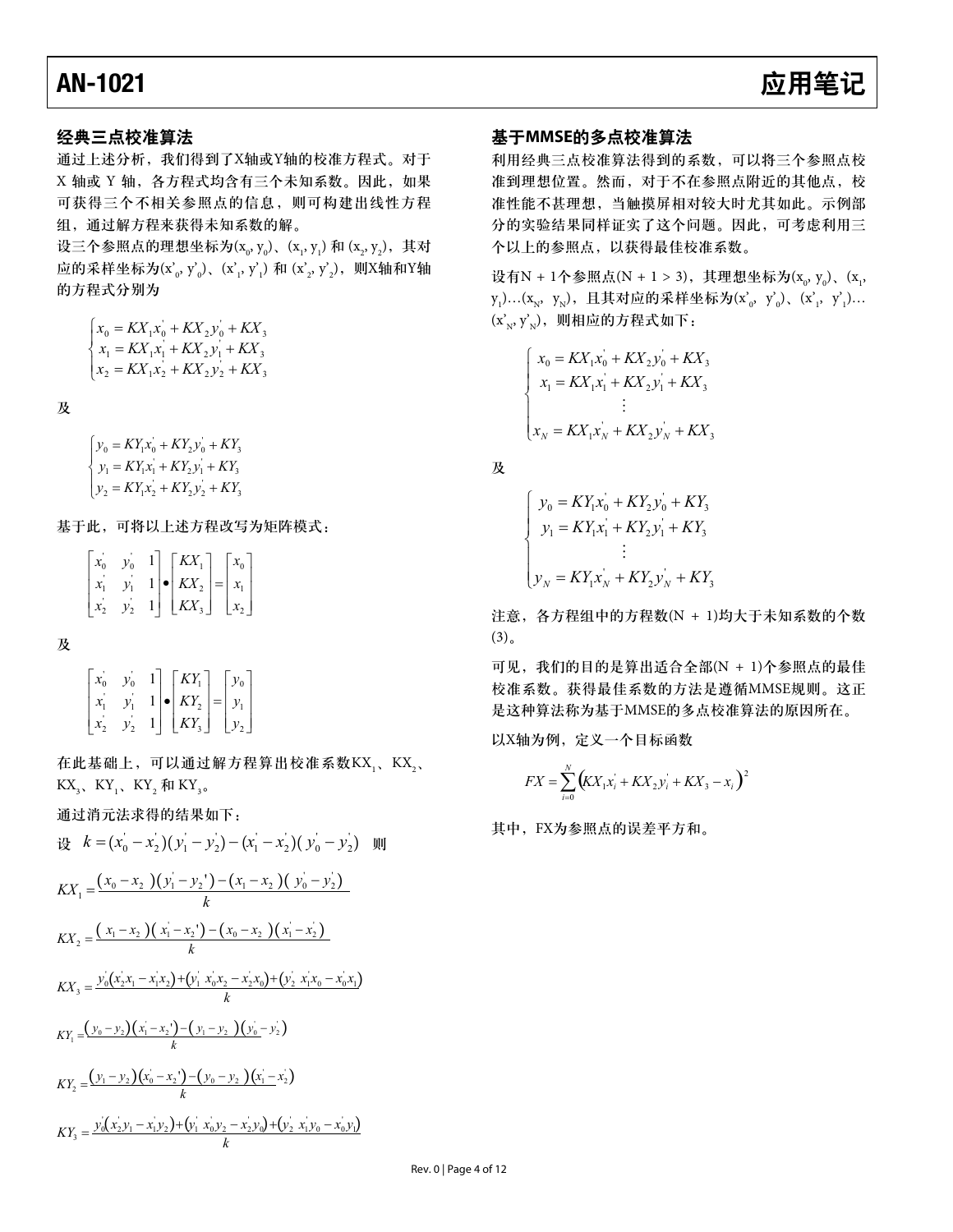KX<sub>1</sub>、KX<sub>2</sub>和KX¸的最佳系数指使目标函数FX最小的那些系 数。因此,可使用以下方程式:

$$
\begin{cases}\n\frac{\partial FX}{\partial KX_1} = 0\\ \n\frac{\partial FX}{\partial KX_2} = 0\\ \n\frac{\partial FX}{\partial KX_3} = 0\n\end{cases}
$$

न

$$
\begin{cases}\n\frac{\partial FX}{\partial KX_1} = \sum_{i=0}^{N} 2x_i (KX_1x_i + KX_2y_i + KX_3 - x_i) = 0 \\
\frac{\partial FX}{\partial KX_2} = \sum_{i=0}^{N} 2y_i (KX_1x_i + KX_2y_i + KX_3 - x_i) = 0 \\
\frac{\partial FX}{\partial KX_3} = \sum_{i=0}^{N} 2(KX_1x_i + KX_2y_i + KX_3 - x_i) = 0\n\end{cases}
$$

以上方程式可简化为

$$
\begin{cases}\n\left(\sum_{i=0}^{N} x_i^2\right) K X_1 + \left(\sum_{i=0}^{N} x_i y_i\right) K X_2 + \left(\sum_{i=0}^{N} x_i\right) K X_3 = \sum_{i=0}^{N} x_i x_i \\
\left(\sum_{i=0}^{N} x_i y_i\right) K X_1 + \left(\sum_{i=0}^{N} y_i\right) K X_2 + \left(\sum_{i=0}^{N} y_i\right) K X_3 = \sum_{i=0}^{N} y_i x_i \\
\left(\sum_{i=0}^{N} x_i\right) K X_1 + \left(\sum_{i=0}^{N} y_i\right) K X_2 + N \cdot K X_3 = \sum_{i=0}^{N} x_i\n\end{cases}
$$

设

$$
R = \begin{bmatrix} \sum_{i=0}^{N} x_i^2 & \sum_{i=0}^{N} x_i y_i & \sum_{i=0}^{N} x_i \\ \sum_{i=0}^{N} x_i y_i & \sum_{i=0}^{N} y_i^2 & \sum_{i=0}^{N} y_i \end{bmatrix}, \quad KX = \begin{bmatrix} KX_1 \\ KX_2 \\ KX_3 \end{bmatrix}, \quad BX = \begin{bmatrix} \sum_{i=0}^{N} x_i x_i \\ \sum_{i=0}^{N} y_i x_i \\ \sum_{i=0}^{N} x_i \end{bmatrix}
$$

基于此,可将各方程式改写为矩阵模式R · KX = BX, 并可 通过求解前述方程组算出最佳系数 KX = R<sup>-1</sup> • BX。 与X轴类似,设

$$
KY = \begin{bmatrix} KY_1 \\ KY_2 \\ KY_3 \end{bmatrix}, BY = \begin{bmatrix} \sum_{i=0}^{N} x_i^i y_i \\ \sum_{i=0}^{N} y_i^i y_i \\ \sum_{i=0}^{N} y_i \end{bmatrix}
$$

然后即可通过求解方程组R · KY = BY, 算出Y轴的最佳系 数 KY =  $R^{-1}$  • BY 。

通过消元法求得的结果如下:

设

$$
a_0 = \frac{\sum x_i^2}{\sum x_i}, \quad a_1 = \frac{\sum x_i y_i}{\sum y_i}, \quad a_2 = \frac{\sum x_i}{N}
$$

$$
b_0 = \frac{\sum x_i y_i}{\sum x_i}, \quad b_1 = \frac{\sum y_i^2}{\sum y_i}, \quad b_2 = \frac{\sum y_i}{N}
$$

$$
c_0 = \frac{\sum x_i x_i}{\sum x_i}, \quad c_1 = \frac{\sum y_i x_i}{\sum y_i}, \quad c_2 = \frac{\sum x_i}{N}
$$

$$
d_0 = \frac{\sum x_i y_i}{\sum x_i}, \quad d_1 = \frac{\sum y_i x_i}{\sum y_i}, \quad d_2 = \frac{\sum y_i}{N}
$$

其中, Σ • 表示 ∑ •<br># 基于此,可将方程组R·KX=BX和R·KY=BY分别改写为  $i = 0$ 

|  | $\begin{bmatrix} a_0 & b_0 & 1 \\ a_1 & b_1 & 1 \\ a_2 & b_2 & 1 \end{bmatrix} \bullet \begin{bmatrix} K X_1 \\ K X_2 \\ K X_3 \end{bmatrix} = \begin{bmatrix} c_0 \\ c_1 \\ c_2 \end{bmatrix}$ |  |
|--|-------------------------------------------------------------------------------------------------------------------------------------------------------------------------------------------------|--|
|  |                                                                                                                                                                                                 |  |

 $\overline{\mathcal{R}}$ 

|  |  | $\begin{bmatrix} a_0 & b_0 & 1 \\ a_1 & b_1 & 1 \\ a_2 & b_2 & 1 \end{bmatrix} \bullet \begin{bmatrix} KY_1 \\ KY_2 \\ KY_3 \end{bmatrix} = \begin{bmatrix} d_0 \\ d_1 \\ d_2 \end{bmatrix}$ |  |
|--|--|----------------------------------------------------------------------------------------------------------------------------------------------------------------------------------------------|--|
|  |  |                                                                                                                                                                                              |  |

不难发现, 以上方程组的格式与前面经典三点算法的方程组 相同:

|  | $\mathbf{L}$ | $K\!X_+$   |     |                 |
|--|--------------|------------|-----|-----------------|
|  |              | $K\!X_2$   | $=$ | $\mathcal{X}_1$ |
|  | 11           | $K\!X_{3}$ |     |                 |

 $\overline{\mathcal{R}}$ 

| $x_{0}$ | $y_{0}$ | $KY_1$                      | $y_0$     |
|---------|---------|-----------------------------|-----------|
|         |         | $ \bullet $ $KY_2  =  y_1 $ |           |
|         |         | $KY_{3}$                    | $ y_{2} $ |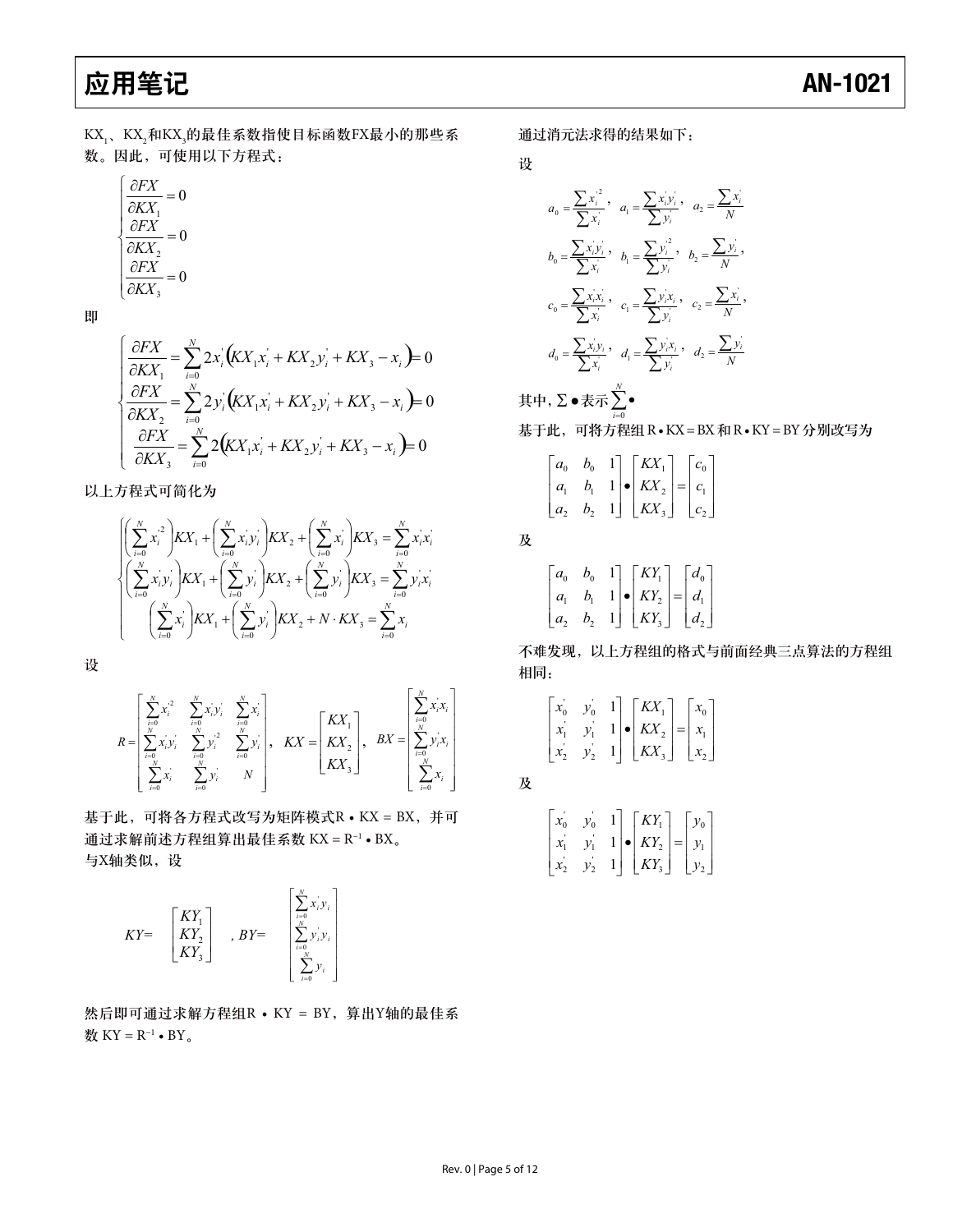### **AN-1021**

### 应用笔记

在此基础上,可利用相同的公式计算系数的结果。

设

$$
k = (a_0 - a_2)(b_1 - b_2) - (a_1 - a_2)(b_0 - b_2)
$$

则

$$
KX_1 = \frac{(c_0 - c_2)(b_1 - b_2) - (c_1 - c_2)(b_0 - b_2)}{k}
$$
  
\n
$$
KX_2 = \frac{(c_1 - c_2)(a_0 - a_2) - (c_0 - c_2)(a_1 - a_2)}{k}
$$
  
\n
$$
KX_3 = \frac{b_0(a_2c_1 - a_1c_2) + b_1(a_0c_2 - a_2c_0) + b_2(a_1c_0 - a_0c_1)}{k}
$$
  
\n
$$
KY_1 = \frac{(d_0 - d_2)(b_1 - b_2) - (d_1 - d_2)(b_0 - b_2)}{k}
$$
  
\n
$$
KY_2 = \frac{(d_1 - d_2)(a_0 - a_2) - (d_0 - d_2)(a_1 - a_2)}{k}
$$
  
\n
$$
KY_3 = \frac{b_0(a_2d_1 - a_1d_2) + b_1(a_0d_2 - a_2d_0) + b_2(a_1d_0 - a_0d_1)}{k}
$$

#### 基于MMSE的多点校准算法的分析

通过计算a<sub>0</sub>, a<sub>1</sub>, a<sub>2</sub>; b<sub>0</sub>, b<sub>1</sub>, b<sub>2</sub>; c<sub>0</sub>, c<sub>1</sub>, c<sub>2</sub>和d<sub>0</sub>, d<sub>1</sub>, d<sub>2</sub>可 以发现,可将a 。a 、a 当作基于三种不同方法的x'i的加权 平均值,可将b。b、b,看作基于三种不同方法的y'i的加权 平均值。类似地,可将c 。c 、c 当作基于三种不同方法的 xi的加权平均值, do, d, d,则可视为基于三种不同方法的 yi的加权平均。

由于最终方程组与前面经典三点算法的方程组具有相同格 式, 因此, 可将基于MMSE规则的算法视为另一种三点算 法。然而, 基于MMSE的算法的区别在于, 其采用的不是 任何参照点的直接信息,而是参照点的加权平均信息。换 言之, 先要算出N + 1个直接采样点(x'<sub>o</sub>, y'<sub>o</sub>)、(x', y'<sub>i</sub>)...(x'<sub>N</sub>,  $y'_{N}$ )的三个加权平均点 $(a_{0}, b_{0})$ 、 $(a_{1}, b_{1})$ 、 $(a_{2}, b_{2})$ 。这三个加权 平均点对应的理想坐标为 $(c_0, d_0)$ ,  $(c_1, d_1)$ 和 $(c_2, d_2)$ 。可见, 基于MMSE的算法等效于对这三个加权平均点而言的经典 三点算法。

#### 基于MMSE的多点校准算法的步骤

完成基于MMSE的多点校准算法的下列步骤:

- 1. 选择N +1 (N + 1 > 3)个参照点(x<sub>0</sub>, y<sub>0</sub>), (x<sub>1</sub>, y<sub>1</sub>)...(x<sub>N</sub>,  $y_{N}$ ).
- 2. 得到触摸屏产生的参照点的采样坐标 $(x_0, y_0)$ 、 $(x', y_0)$  $...(x'_{N}, y'_{N})_{\circ}$
- 3. 利用本应用笔记给出的公式, 算出校准系数KX和 KY。包括以下公式:

$$
k = (a_0 - a_2)(b_1 - b_2) - (a_1 - a_2)(b_0 - b_2)
$$
  
\n
$$
KX_1 = \frac{(c_0 - c_2)(b_1 - b_2) - (c_1 - c_2)(b_0 - b_2)}{k}
$$
  
\n
$$
KX_2 = \frac{(c_1 - c_2)(a_0 - a_2) - (c_0 - c_2)(a_1 - a_2)}{k}
$$
  
\n
$$
KX_3 = \frac{b_0(a_2c_1 - a_1c_2) + b_1(a_0c_2 - a_2c_0) + b_2(a_1c_0 - a_0c_1)}{k}
$$
  
\n
$$
KY_1 = \frac{(d_0 - d_2)(b_1 - b_2) - (d_1 - d_2)(b_0 - b_2)}{k}
$$
  
\n
$$
KY_2 = \frac{(d_1 - d_2)(a_0 - a_2) - (d_0 - d_2)(a_1 - a_2)}{k}
$$
  
\n
$$
KY_3 = \frac{b_0(a_2d_1 - a_1d_2) + b_1(a_0d_2 - a_2d_0) + b_2(a_1d_0 - a_0d_1)}{k}
$$

4. 在正常操作中, 利用校准系数(KX, KY)和下列方程式 计算P'(x', y')的校准点。

$$
\begin{cases} x = K X_1 x' + K X_2 y' + K X_3 \\ y = K Y_1 x' + K Y_2 y' + K Y_3 \end{cases}
$$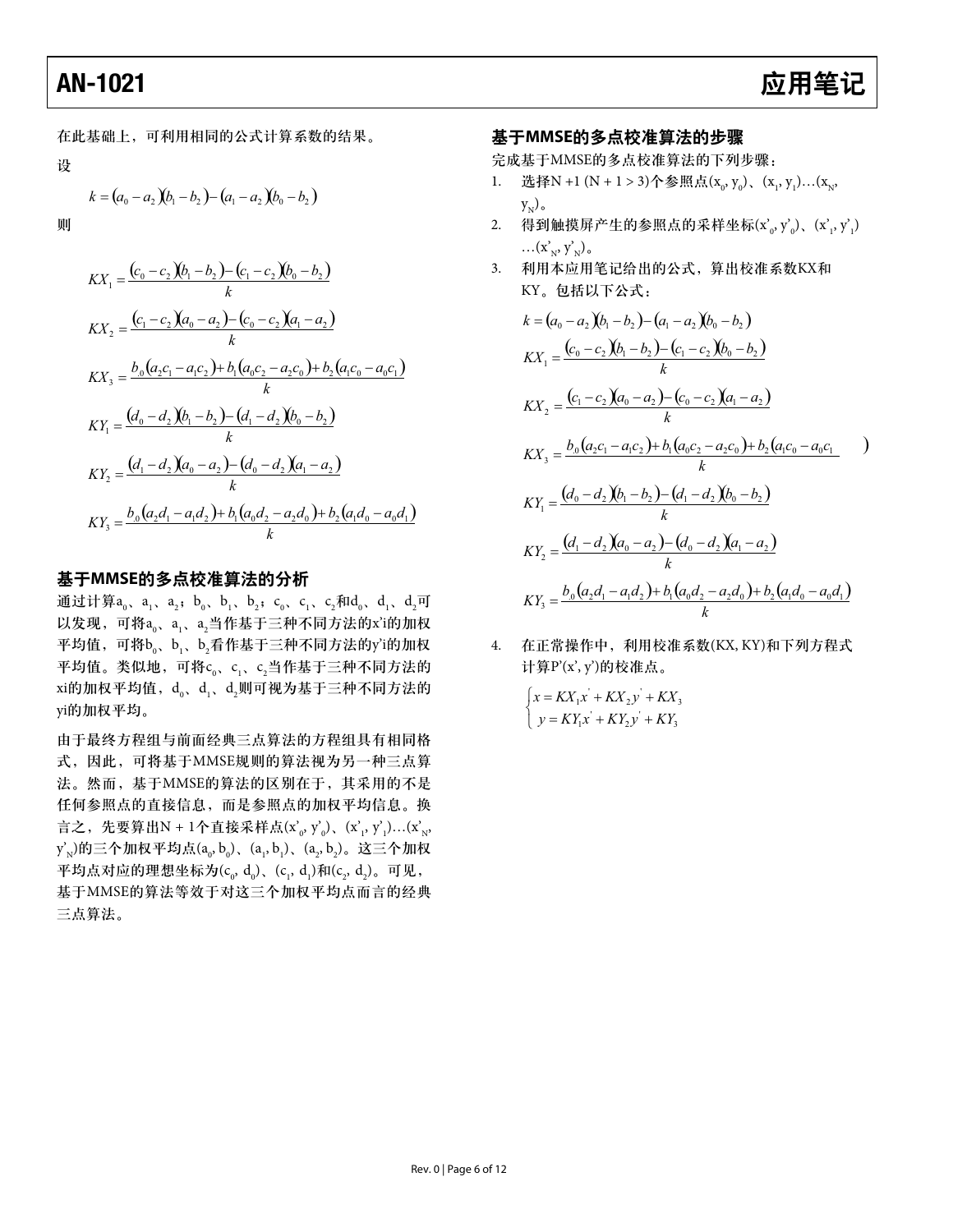#### 示例



图 2. 选择参照点

如图2所示, 从触摸屏上选择了九个点。其理想坐标为  $(3931, 3849), (2047, 3849), (164, 3849), (3931, 2047),$ (2047, 2047), (164, 2047), (3931, 246), (2047, 246) 和 (164, 246)。触摸屏产生的对应采样坐标为(3927, 3920)、(2054, 3936), (193, 3943), (3911, 2119), (2054, 2127), (195, 2164)、(3915, 331)、(2050, 354)和(189, 371)。显然,理想坐 标与对应的采样坐标之间存在极大的误差。

接下来的三个实验分别采用经典三点算法、基于MMSE的五 点算法和基于MMSE的九点算法:

- 经典三点算法选择三个参照点, 即图2中的点1、点6和点 8。相应的校准系数为:  $\text{KX}_{1}$ =+1.011238,  $\text{KX}_{2}$ =-0.003952,  $\text{KX}_{3}$ =-24.638760 KY<sub>1</sub>=+0.009894, KY<sub>2</sub>=+1.005168, KY<sub>3</sub>=-130.112700 利用以上系数, 校准后的结果列于表1中。
- 基于MMSE的五点算法选择五个参照点, 即图2中的点 1、点3、点5、点7和点9。相应的校准系数为:  $\text{KX}_{1}$ = +1.009899,  $\text{KX}_{2}$  = -0.002260,  $\text{KX}_{3}$  = -23.715720  $KY_1=+0.008494, KY_2=+1.006247, KY_3=-121.821000$ 利用以上系数, 校准后的结果列于表2中。
- 基于MMSE的九点算法选择九个参照点, 即图2中的点 1、点2、点3、点4、点5、点6、点7、点8和点9。相应的 校准系数为:  $\text{KX}_{1}$ = +1.011161,  $\text{KX}_{2}$  = -0.001887,  $\text{KX}_{3}$  = -25.777180  $KY_1=+0.009718, KY_2=+1.006107, KY_3=-126.258100$ 利用以上系数, 校准后的结果列于表3中。

#### 表1. 经典三点算法的结果

| Point $(X, Y)$ |              |              |             | 4            |              |             |             | 8           | 9          |
|----------------|--------------|--------------|-------------|--------------|--------------|-------------|-------------|-------------|------------|
| 理想坐标           | (3931, 3849) | (2047, 3849) | (164, 3849) | (3931, 2047) | (2047, 2047) | (164, 2047) | (3931, 246) | (2047, 246) | (164, 246) |
| 采样坐标           | (3927, 3920) | (2054, 3936) | (193, 3943) | (3911, 2119) | (2054, 2127) | (195, 2164) | (3915, 331) | (2050, 354) | (189, 371) |
| 校准坐标           | (3931, 3849) | (2037, 3846) | (155, 3835) | (3922, 2039) | (2044, 2028) | (164, 2047) | (3933, 242) | (2047, 246) | (165, 244) |
| 误差             | (0, 0)       | $(-10,-3)$   | $(-9, -14)$ | (–9, –8 )    | $(-3, -19)$  | (0, 0)      | $(+2, -4)$  | (0, 0)      | $(+1, -2)$ |
| 误差平方和          | (276, 650)   |              |             |              |              |             |             |             |            |
|                |              |              |             |              |              |             |             |             |            |

表2. 基于MMSE的五点算法的结果

| Point $(X, Y)$ |              |              |             | 4            |              | 6           |             | -8          | 9          |
|----------------|--------------|--------------|-------------|--------------|--------------|-------------|-------------|-------------|------------|
| 理想坐标           | (3931, 3849) | (2047, 3849) | (164, 3849) | (3931, 2047) | (2047, 2047) | (164, 2047) | (3931, 246) | (2047, 246) | (164, 246) |
| 采样坐标           | (3927, 3920) | (2054, 3936) | (193, 3943) | (3911, 2119) | (2054, 2127) | (195, 2164) | (3915, 331) | (2050, 354) | (189, 371) |
| 校准坐标           | (3933, 3856) | (2042, 3856) | (162, 3847) | (3921, 2044) | (2046, 2036) | (168, 2057) | (3929, 245) | (2046, 252) | (166, 253) |
| 误差             | (2, 7)       | $(-5, +7)$   | $(-2, -2)$  | $(-10,-3)$   | $(-1, -11)$  | (4, 10)     | $(-2, -1)$  | $(-1, +6)$  | $(+2, +7)$ |
| 误差平方和          | (159, 418)   |              |             |              |              |             |             |             |            |

#### 表3. 基于MMSE的九点算法的结果

| Point $(X, Y)$ |              |              |             | 4            |              | 6           |             | 8           | 9          |
|----------------|--------------|--------------|-------------|--------------|--------------|-------------|-------------|-------------|------------|
| 理想坐标           | (3931, 3849) | (2047, 3849) | (164, 3849) | (3931, 2047) | (2047, 2047) | (164, 2047) | (3931, 246) | (2047, 246) | (164, 246) |
| 采样坐标           | (3927, 3920) | (2054, 3936) | (193, 3943) | (3911, 2119) | (2054, 2127) | (195, 2164) | (3915, 331) | (2050, 354) | (189, 371) |
| 校准坐标           | (3938, 3856) | (2044, 3854) | (162, 3842) | (3925, 2044) | (2047, 2034) | (167, 2053) | (3932, 245) | (2046, 250) | (165, 249) |
| 误差             | (7, 7)       | $(-3, +5)$   | $(-2, -7)$  | $(-6, -3)$   | $(0, -13)$   | (3, 6)      | $(+1,-1)$   | $(-1, +4)$  | $(+1,+3)$  |
| 误差平方和          | (110, 363)   |              |             |              |              |             |             |             |            |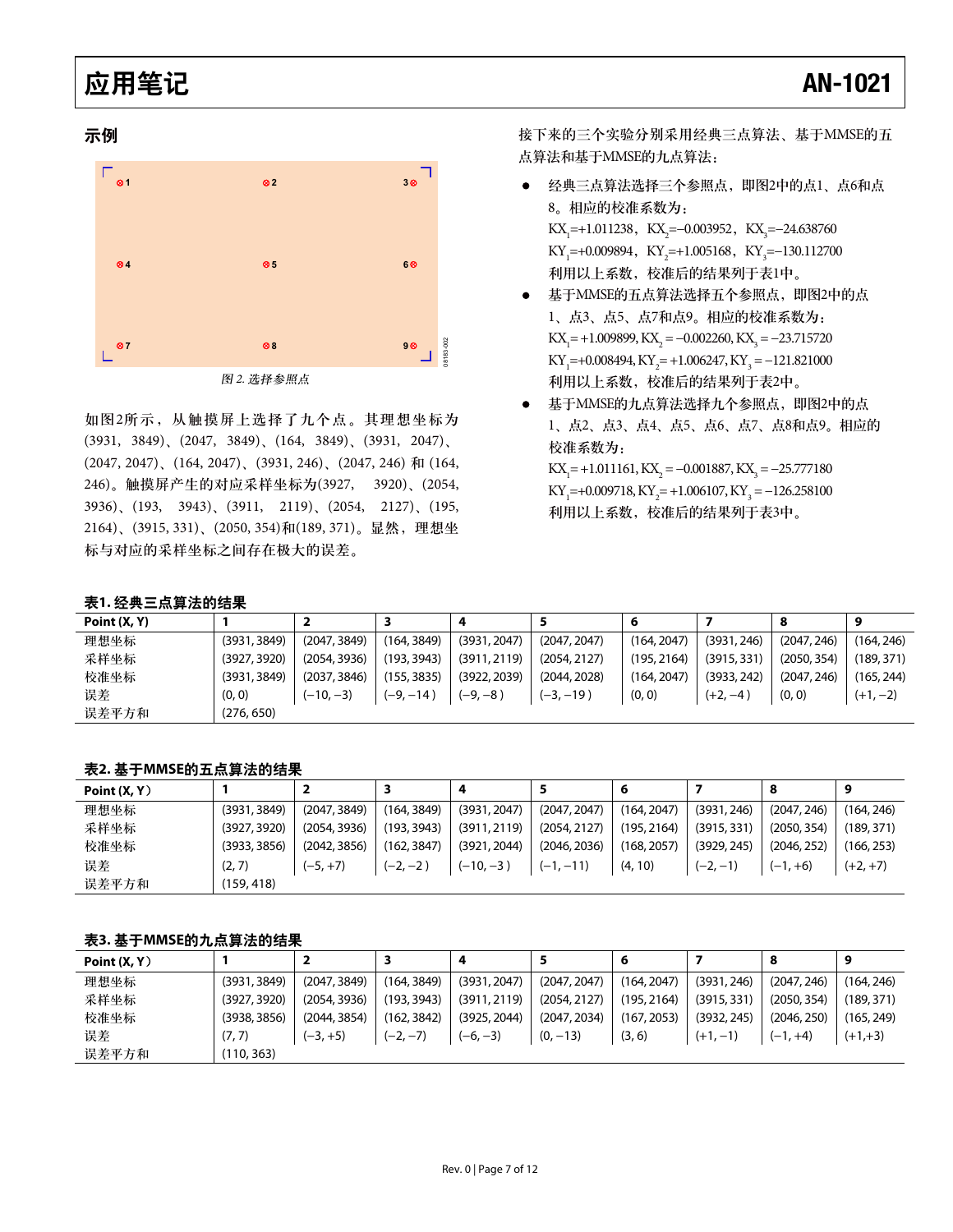### **AN-1021**

### 结论

如前述实验结果所示, 无论采用哪种校准算法, 校准坐标 均远远优于直接采样坐标。另外,通过比较三种实验,可 得出以下结论

- 经典三点校准算法有助于将三个参照点校准到理想位  $\bullet$ 置。另外, 对于靠近三个参照点的点, 其性能表现非 常好。然而, 对于不在参照点附近的点, 经典三点校 准算法的表现不甚理想。这种算法的误差平方和是测 试所用三种算法中最大的。因此, 对于触摸屏尺寸相 对较大的应用, 经典三种校准算法并非好的选择。
- 对于某些点(接近参照点的点), 基于MMSE的多点校  $\bullet$ 准算法的表现不如经典三点校准算法。然而, 就整个 触摸屏来看, 基于MMSE的多点校准算法的误差平方 和小于经典三点算法, 因为它利用了三个以上参照点 的信息。因而, 总体而言, 其性能优于经典三点算法。
- 对于基于MMSE的多点校准算法, 使用的参照点越 多,性能越佳。

实验结果与数学推导相符合。

### 代码执行

以C语言编写的校准算法代码见"编码"部分。有三个参照 点时,代码执行经典三点校准算法。有三个以上的参照点 时,代码执行基于MMSE的多点校准算法。代码已通过 ADuC7026测试(ADuC7026是ADI公司出品的一款MCU产 品)。三个示例实验的结果均采用该代码计算得到。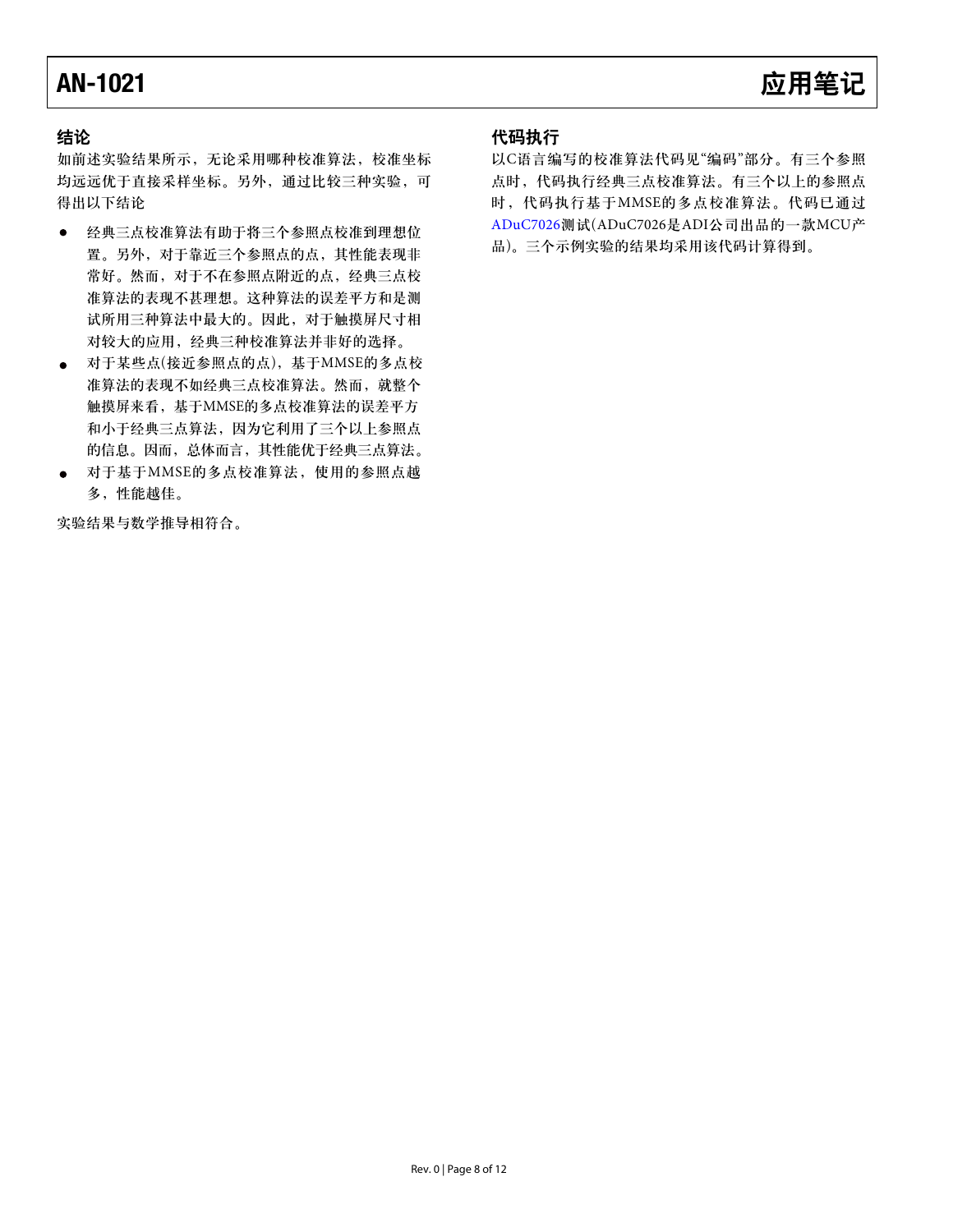#### 编码

```
#define N 9 // number of reference points for calibration 
algorithm
signed short int ReferencePoint[N][2]; // ideal position of reference points
signed short int SamplePoint[N][2]; // sampling position of reference points
double KX1, KX2, KX3, KY1, KY2, KY3; // coefficients for calibration algorithm 
void Do Calibration(signed short int *Px, signed short int *Py) // do calibration for point
(Px, Py) using the calculated coefficients
{
      *Px=(signed short int)(KX1*(*Px)+KX2*(*Py)+KX3+0.5); 
     *Py=(signed short int)(KY1*(*Px)+KY2*(*Py)+KY3+0.5);
}
int Get Calibration Coefficient() \frac{1}{2} // calculate the coefficients for calibration
algorithm: KX1, KX2, KX3, KY1, KY2, KY3 
{
      int i; 
      int Points=N; 
      double a[3],b[3],c[3],d[3],k; 
      if(Points<3) 
      { 
            return 0; 
      } 
      else 
      { 
            if(Points==3) 
\{ for(i=0; i<Points; i++) 
{
                        a[i]=(double)(SamplePoint[i][0]); 
                        b[i]=(double)(SamplePoint[i][1]); 
                        c[i]=(double)(ReferencePoint[i][0]); 
                        d[i]=(double)(ReferencePoint[i][1]); 
 } 
 } 
            else if(Points>3) 
\{for(i=0; i<3; i++)
{
                       a[i]=0;b[i]=0;c[i]=0;d[i]=0; } 
                 for(i=0; i<Points; i++)
                                     Rev. 0 | Page 9 of 12
```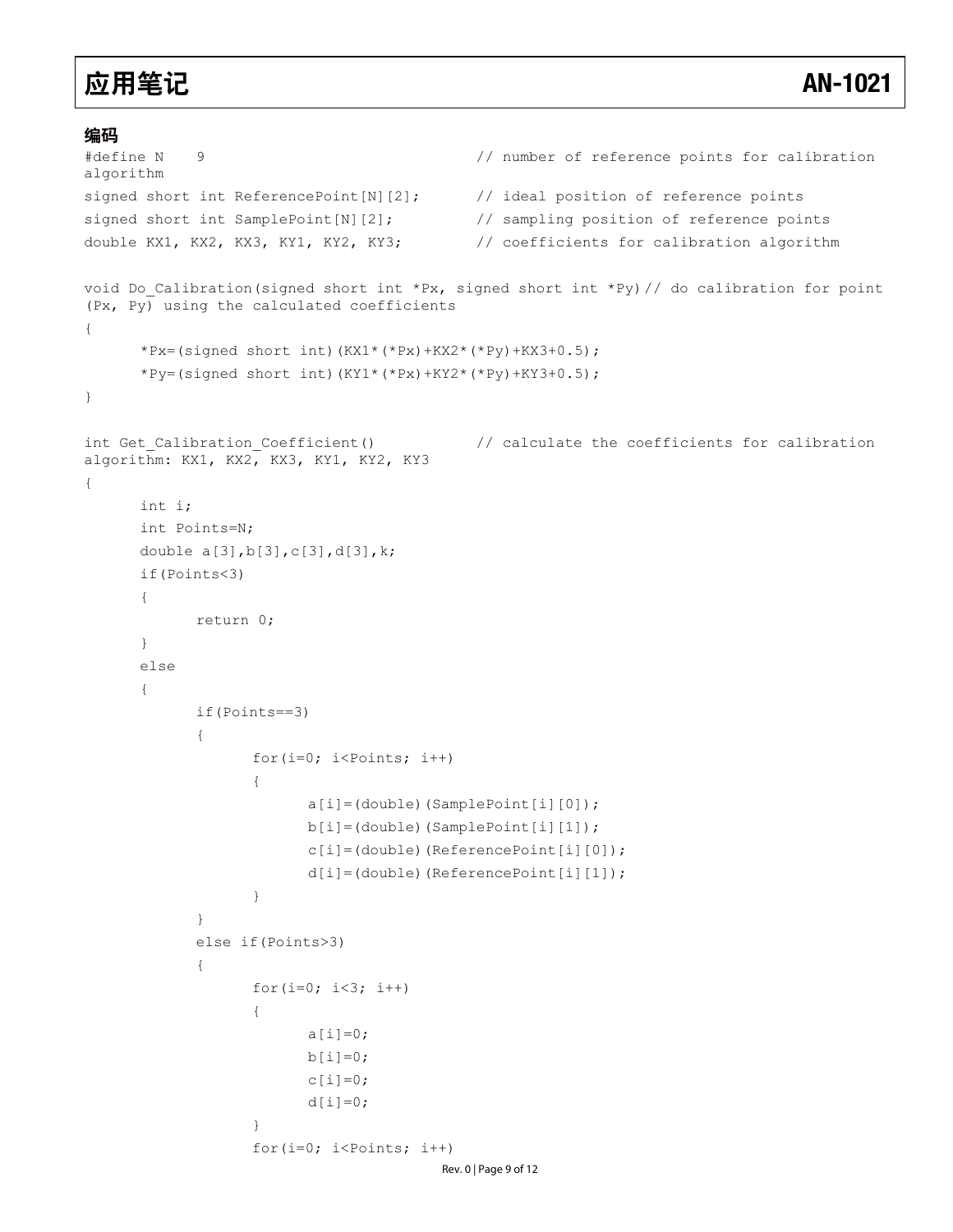}

```
\{a[2]=a[2]+(double) (SamplePoint[i][0]);
                          b[2]=b[2]+(double)(SamplePoint[i][1]); 
                          c[2]=c[2]+(double)(ReferencePoint[i][0]); 
                          d[2]=d[2]+(double)(ReferencePoint[i][1]); 
                         a[0]=a[0]+(double) (SamplePoint[i][0]) * (double) (SamplePoint[i][0]);
                          a[1]=a[1]+(double)(SamplePoint[i][0])*(double)(SamplePoint[i][1]); 
                         b[0] = a[1];
                         b[1]=b[1]+(double) (SamplePoint[i][1])* (double) (SamplePoint[i][1]);
                          c[0]=c[0]+(double)(SamplePoint[i][0])*(double)(ReferencePoint[i][0]); 
                          c[1]=c[1]+(double)(SamplePoint[i][1])*(double)(ReferencePoint[i][0]); 
                          d[0]=d[0]+(double)(SamplePoint[i][0])*(double)(ReferencePoint[i][1]); 
                          d[1]=d[1]+(double)(SamplePoint[i][1])*(double)(ReferencePoint[i][1]); 
 } 
                    a[0]=a[0]/a[2]; 
                   a[1]=a[1]/b[2];
                   b[0] = b[0]/a[2];
                   b[1]=b[1]/b[2];
                   c[0]=c[0]/a[2];
                   c[1]=c[1]/b[2];
                   d[0] = d[0]/a[2];
                   d[1]=d[1]/b[2];
                   a[2]=a[2]/Points;b[2]=b[2]/Points;c[2]=c[2]/Points;d[2]=d[2]/Points; } 
            k=(a[0]-a[2])*(b[1]-b[2])-(a[1]-a[2])*(b[0]-b[2]);
            KX1=((c[0]-c[2])*(b[1]-b[2])-(c[1]-c[2])*(b[0]-b[2]))/k;KX2=((c[1]-c[2])*(a[0]-a[2])-(c[0]-c[2])*(a[1]-a[2]))/k;
            KX3=(b[0]*(a[2]*c[1]-a[1]*c[2])+b[1]*(a[0]*c[2]-a[2]*c[0])+b[2]*(a[1]*c[0]-
a[0]*c[1]))/k;KY1=((d[0]-d[2])*(b[1]-b[2])-(d[1]-d[2])*(b[0]-b[2]))/k;
            KY2=((d[1]-d[2]) * (a[0]-a[2]) - (d[0]-d[2]) * (a[1]-a[2])) /k;
            KY3=(b[0]*(a[2]*d[1]-a[1]*d[2])+b[1]*(a[0]*d[2]-a[2]*d[0])+b[2]*(a[1]*d[0]-
a[0]*d[1]))/k; return Points; 
       }
```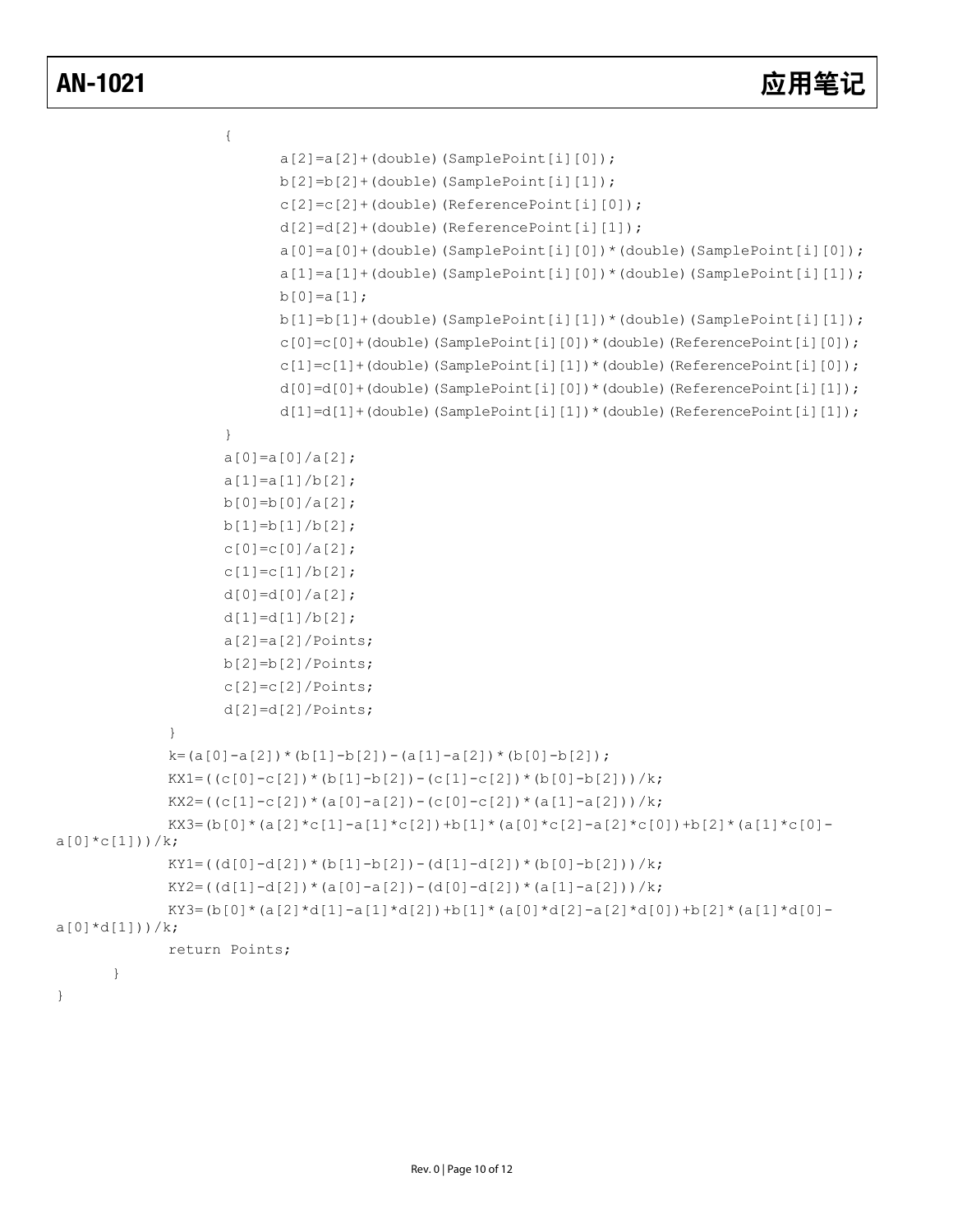### 参考文献

Vidales, Carlos E. "How to Calibrate Touch Screens, Embedded Systems Design."Embedded.com, May 31, 2002. Embedded Systems Design.May 27, 2009.